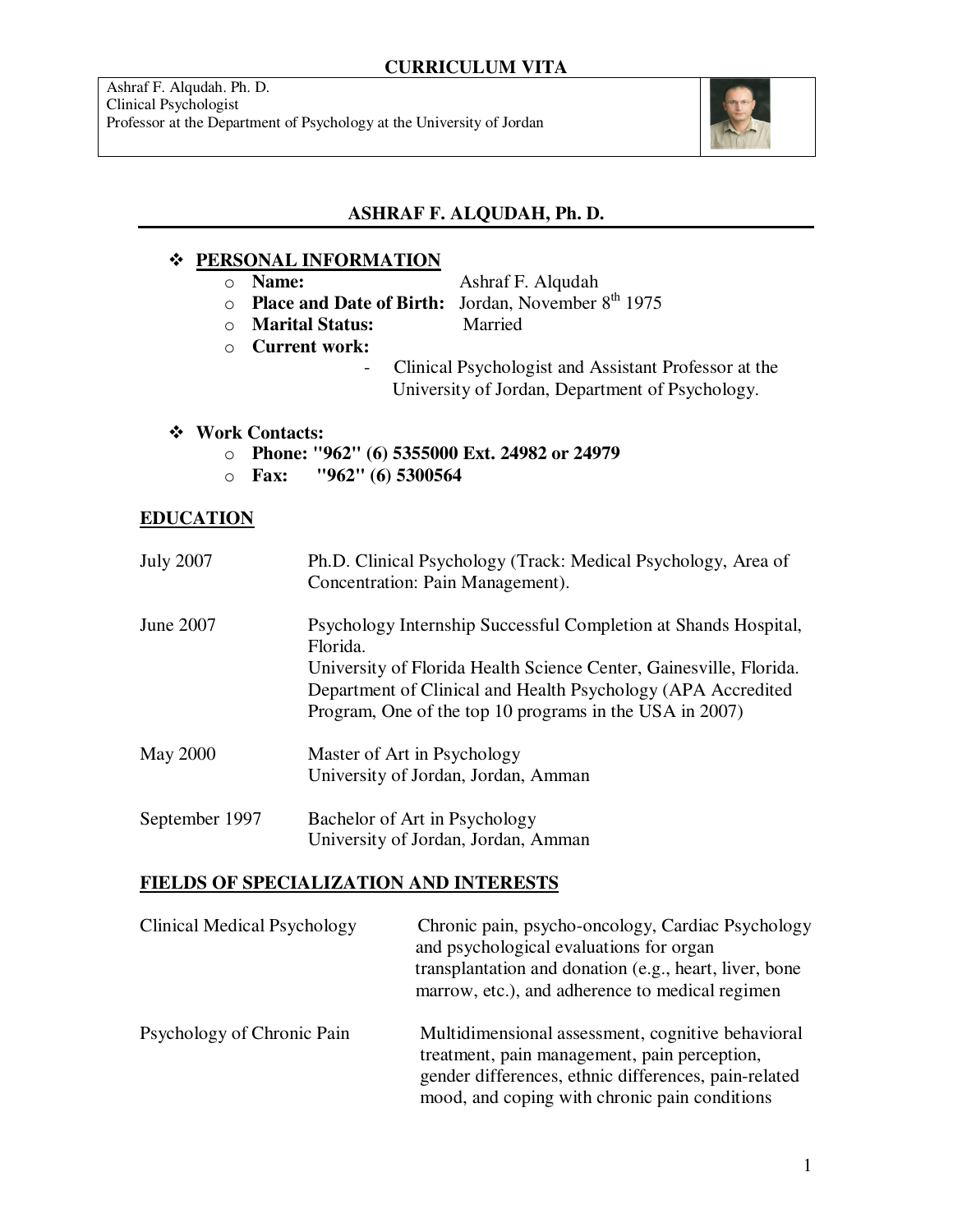

(e.g., chronic back pain, facial pain, abdominal pain, phybromyalgia, cancer pain, etc.)

# **PROFESSIONAL ORGANIZATIONS**

- 10/1999-6/2000 Doctors of the World Organization/Greek Branch; a project carried out in Jordan for 8 months. Job involved psychological assessment of thallassemia and sickle cell patients and their families as well as raising public awareness about family dynamics and psychosocial factors that influence patients and their families. Job also included providing more adaptive coping strategies for the patients and their families.
- 09/2000-09/2001 Research and teaching assistant at the University of Jordan, Department of Psychology.

# **CLINICAL EXPERIENCE**

### *ASSESSMENT / CONSULTATION*

| 8/2005-6/2006 | <b>Advanced Clinical Health Psychology Practicum</b><br>Shands Rehabilitation Hospital, Gainesville, Florida.                                                                                                                                                                                                                                                                        |
|---------------|--------------------------------------------------------------------------------------------------------------------------------------------------------------------------------------------------------------------------------------------------------------------------------------------------------------------------------------------------------------------------------------|
|               | <i>Responsibilities:</i> Perform neuropsychological evaluations, consult<br>with and answer consultations of physical therapists, speech<br>therapists, medical staff, performing initial intakes and conduct<br>therapy, and review medical records.                                                                                                                                |
| Fall 2004     | <b>Primary Care / Rural Psychology Practicum</b><br>Community Health Departments, Dixie county and levy county,<br>Florida.                                                                                                                                                                                                                                                          |
|               | Responsibilities: Conduct therapy intake assessments, review<br>medical records, and provide brief therapeutic services for adults.<br>Population served included adults from rural areas with low-<br>income backgrounds. Presenting problems include anxiety,<br>depression, smoking cessation, substance abuse, personality<br>disorders, and poor adherence to medical regimens. |
| Fall 2003     | <b>Adult Neuropsychology Practicum</b><br>Psychology Clinic, Shands Hospital, Gainesville, Florida.                                                                                                                                                                                                                                                                                  |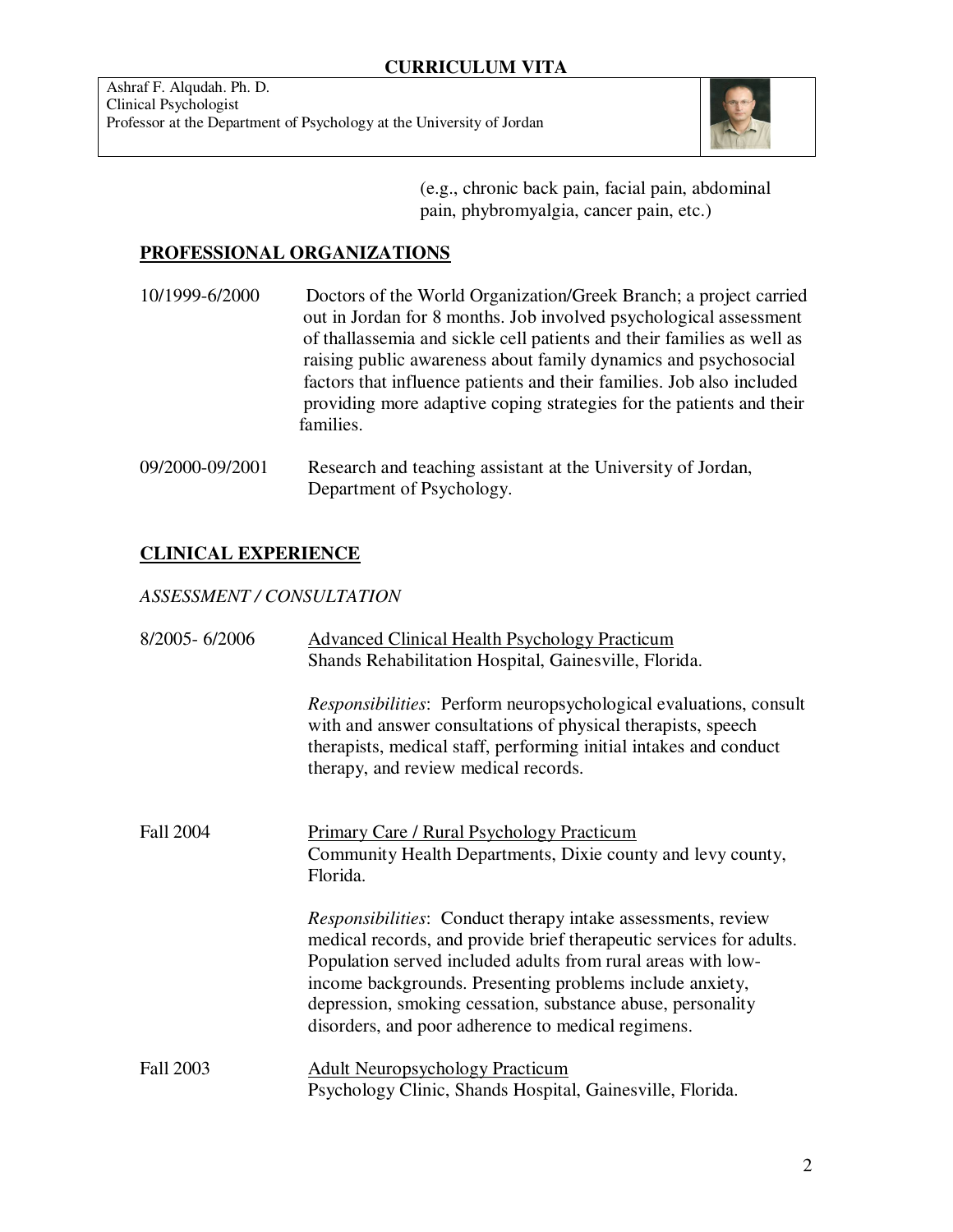#### **CURRICULUM VITA**

Ashraf F. Alqudah. Ph. D. Clinical Psychologist Professor at the Department of Psychology at the University of Jordan



|                                            | <i>Responsibilities:</i> Conduct neuropsychological testing, conduct<br>clinical interviews, and review medical records for adults with<br>multiple neuropsychological impairments associated with multiple<br>sclerosis, dementia, bacterial meningitis, and learning disorders.<br>Also provide interpretive feedback to patients and medical<br>providers. Provide these services for both inpatients and<br>outpatients.                                                            |  |
|--------------------------------------------|-----------------------------------------------------------------------------------------------------------------------------------------------------------------------------------------------------------------------------------------------------------------------------------------------------------------------------------------------------------------------------------------------------------------------------------------------------------------------------------------|--|
| Summer 2003                                | <b>Clinical Child Psychology Practicum</b><br>Psychology Clinic, Shands Hospital, Gainesville, Florida                                                                                                                                                                                                                                                                                                                                                                                  |  |
|                                            | <i>Responsibilities:</i> Conduct psychological testing, conduct clinical<br>interviews, and review medical records for both outpatient and<br>inpatient children. Presenting problems include ADHD, learning<br>disorders, depressive and anxiety disorders, and pervasive<br>developmental disorders. Also provide interpretive feedback to<br>patients, parents, and medical providers.                                                                                               |  |
| Spring 2003                                | <b>Medical/Health Psychology Practicum</b><br>Psychology Clinic, Shands Hospital, Gainesville, Florida.<br>Shands Rehabilitation Hospital, Gainesville, Florida.                                                                                                                                                                                                                                                                                                                        |  |
|                                            | Responsibilities: Conduct clinical interviews, review medical<br>records, administer and interpret psychological testing, and provide<br>feedback to patients. Consult with and answer consultations of<br>physicians regarding psychological factors that contribute to<br>medical conditions. Population served included inpatient and<br>outpatient adults and children seen for pre and post transplant<br>evaluations, evaluations for poor adherence to medical regimens,<br>etc. |  |
| <b>SUPERVISED PSYCOTHERAPY / TREATMENT</b> |                                                                                                                                                                                                                                                                                                                                                                                                                                                                                         |  |

6/2006 – 7/2007 **Psychology Intern at the Department of Clinical and Health Psychology at the University of Florida Health Science Center, Shands Hospital. Gainesville, Florida.** 

04/01/2007 - 07/28/2007 Medical Psychology, Including and focusing on pre transplantation evaluations and post-transplantation follow ups. Also included pre-donating evaluations for organ donors. Organs dealt with included lung, heart, liver, kidney, and bone marrow.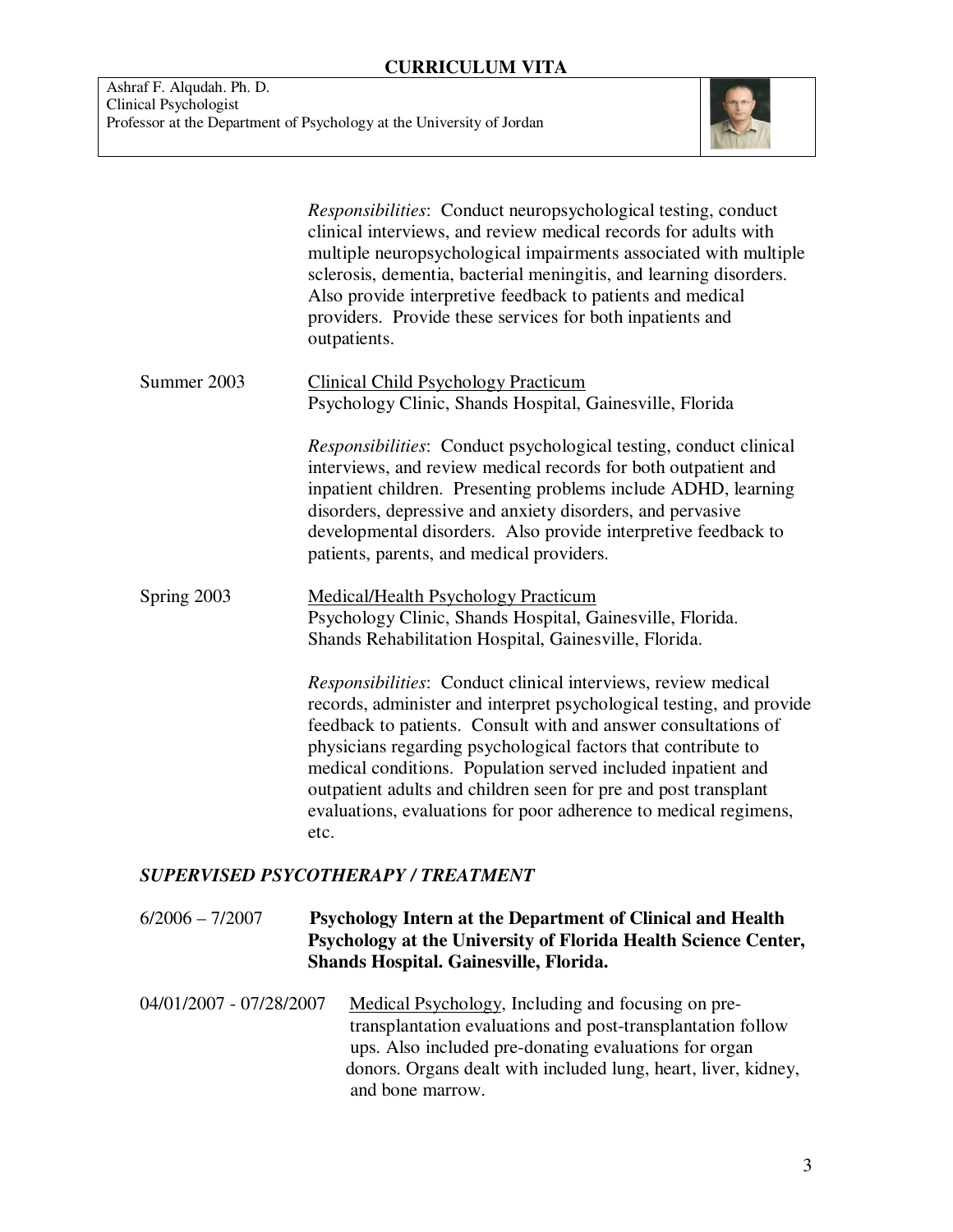#### **CURRICULUM VITA**

| Ashraf F. Alqudah. Ph. D.                                             |
|-----------------------------------------------------------------------|
| Clinical Psychologist                                                 |
| Professor at the Department of Psychology at the University of Jordan |



| $01/01/2007 - 03/31/2007$ | NeuroPsychology, Pediatric Pulmonary, and General mental<br>health services: Including assessment of dementia and<br>Alzheimer's patients, assessment and treatment of patients<br>with cystic fibrosis and asthma, and patients with general<br>psychological concerns.                                                                                                                                                                                                                                                                                                                                                                                                                                                                                                      |
|---------------------------|-------------------------------------------------------------------------------------------------------------------------------------------------------------------------------------------------------------------------------------------------------------------------------------------------------------------------------------------------------------------------------------------------------------------------------------------------------------------------------------------------------------------------------------------------------------------------------------------------------------------------------------------------------------------------------------------------------------------------------------------------------------------------------|
| $10/01/2006 - 12/31/2006$ | Medical/Health Psychology services: Including Pain                                                                                                                                                                                                                                                                                                                                                                                                                                                                                                                                                                                                                                                                                                                            |
|                           | Management. Assessment and treatment of pain patients.                                                                                                                                                                                                                                                                                                                                                                                                                                                                                                                                                                                                                                                                                                                        |
|                           | Back pain and facial pain patients.                                                                                                                                                                                                                                                                                                                                                                                                                                                                                                                                                                                                                                                                                                                                           |
| 07/01/2006 - 09/30/2006   | Medical/health Psychology services: including Cardiac<br>Psychology and PsychoOncology services. Assessment and<br>therapy of Cardiac and Cancer inpatients and outpatients, and<br>provide psychotherapy for cancer patients in both inpatient<br>and outpatient settings. Services included: Helping patients<br>adjusting to major life stressors (including illness & Medical<br>treatment techniques), Help with anxiety or distress specific<br>procedures (e.g., chemotherapy, surgery, radiation), Pain<br>Management, Support for family members, Help with health<br>related behaviors (e.g., smoking, weight, exercise), Aid in<br>addressing end-of-life issues for both patient and family. And<br>providing psychotherapy for patients' psychological problems. |
| $1/2004 - 6/2006$         | General and Advanced Practica in Child and Adult Psychotherapy                                                                                                                                                                                                                                                                                                                                                                                                                                                                                                                                                                                                                                                                                                                |
|                           | Conduct psychotherapy with adult patients in the outpatient<br>psychology clinic and inpatient medical units at Shands Hospital<br>(e.g., burn unit, transplant unit). Presenting problems varied and<br>included Major Depressive Disorder, stress and coping with<br>medical procedures, Generalized Anxiety Disorder, chronic pain,<br>adjustment to medical condition, Adjustment Disorder, and<br>psychological factors affecting medical condition. Patient<br>population includes those from urban and rural areas, and those of<br>varying ethnic, cultural, and economic backgrounds.                                                                                                                                                                                |
| $08/2007$ – Present       | Clinical Psychologist and Assistant Professor at the<br>University of Jordan, Department of Psychology.                                                                                                                                                                                                                                                                                                                                                                                                                                                                                                                                                                                                                                                                       |